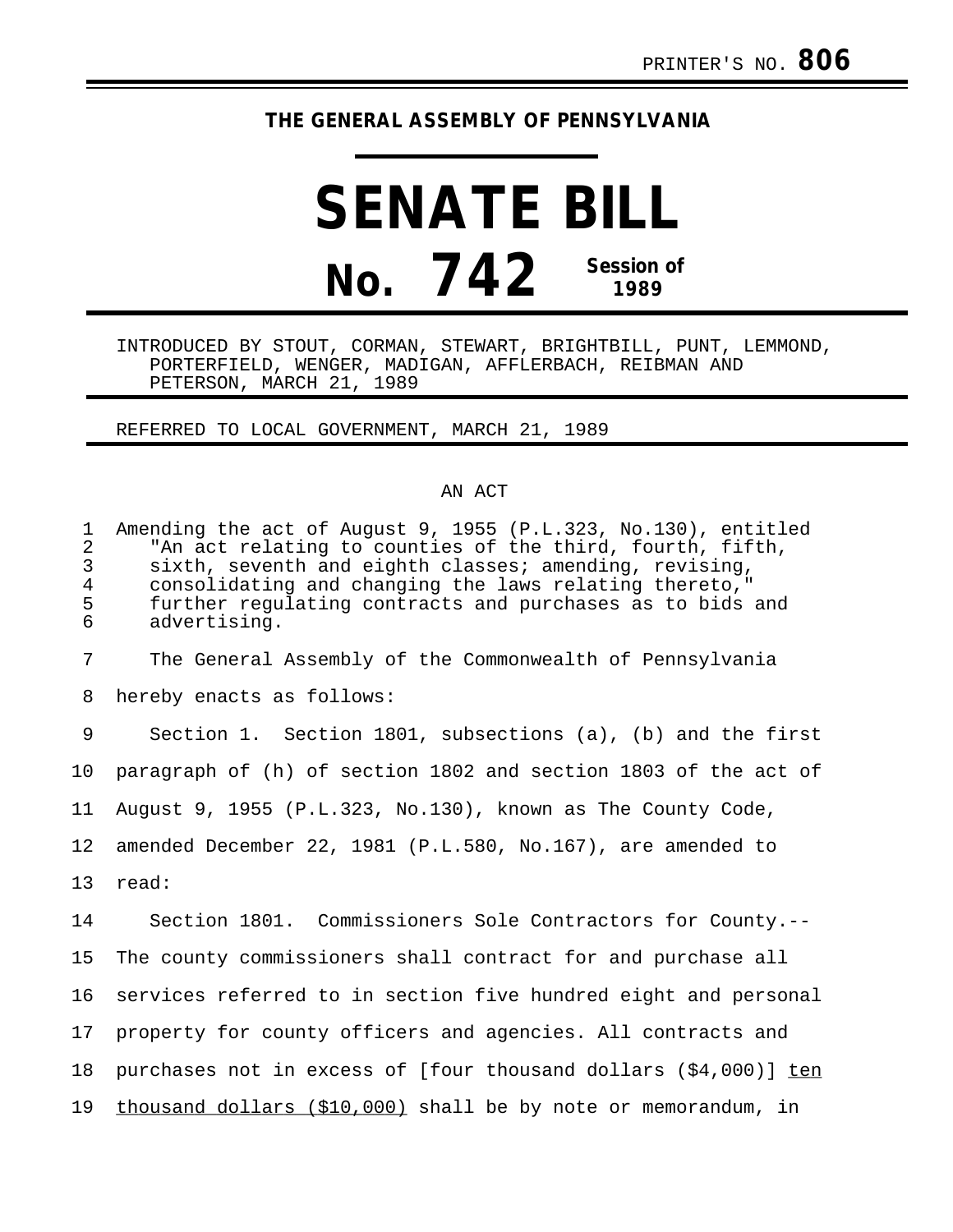1 writing, signed by the county commissioners, or their agent. A 2 copy of all such notes and memorandums and all written contracts 3 shall be filed in the office of the controller, if any, and, if 4 not, then with the chief clerk of the commissioners. The 5 commissioners shall, where possible, anticipate the needs of the 6 various officers and agencies of the county and endeavor to 7 purchase in wholesale quantities, where practicable and where 8 savings could be achieved thereby. The commissioners may make 9 contracts and purchases for all purposes expressly or impliedly 10 authorized by law.

11 Section 1802. Contract Procedures; Terms and Bonds; 12 Advertising for Bids.--(a) All contracts for services and 13 personal property where the amount thereof exceeds the sum of 14 [four thousand dollars (\$4,000)] ten thousand dollars (\$10,000), 15 shall be written and shall, except as otherwise hereinafter 16 specified, be made by advertising for bids.

17 (b) Contracts or purchases in excess of [four thousand 18 dollars (\$4,000)] ten thousand dollars (\$10,000), except those 19 hereinafter mentioned, hall not be made except with and from the 20 lowest responsible bidder, after due notice in one newspaper of 21 general circulation, published or circulating in the county, at 22 least three times at intervals of not less than three days where 23 daily newspapers of general circulation are employed for such 24 publication, or in case weekly newspapers are employed then the 25 notice shall be published once a week for two successive weeks. 26 The first advertisement shall be published not less than ten 27 days prior to the date fixed for the opening of bids. The 28 requirements of this subsection need not be followed in cases of 29 emergency, but in such cases the actual emergency shall be 30 declared and stated by resolution of the commissioners. 19890S0742B0806 - 2 -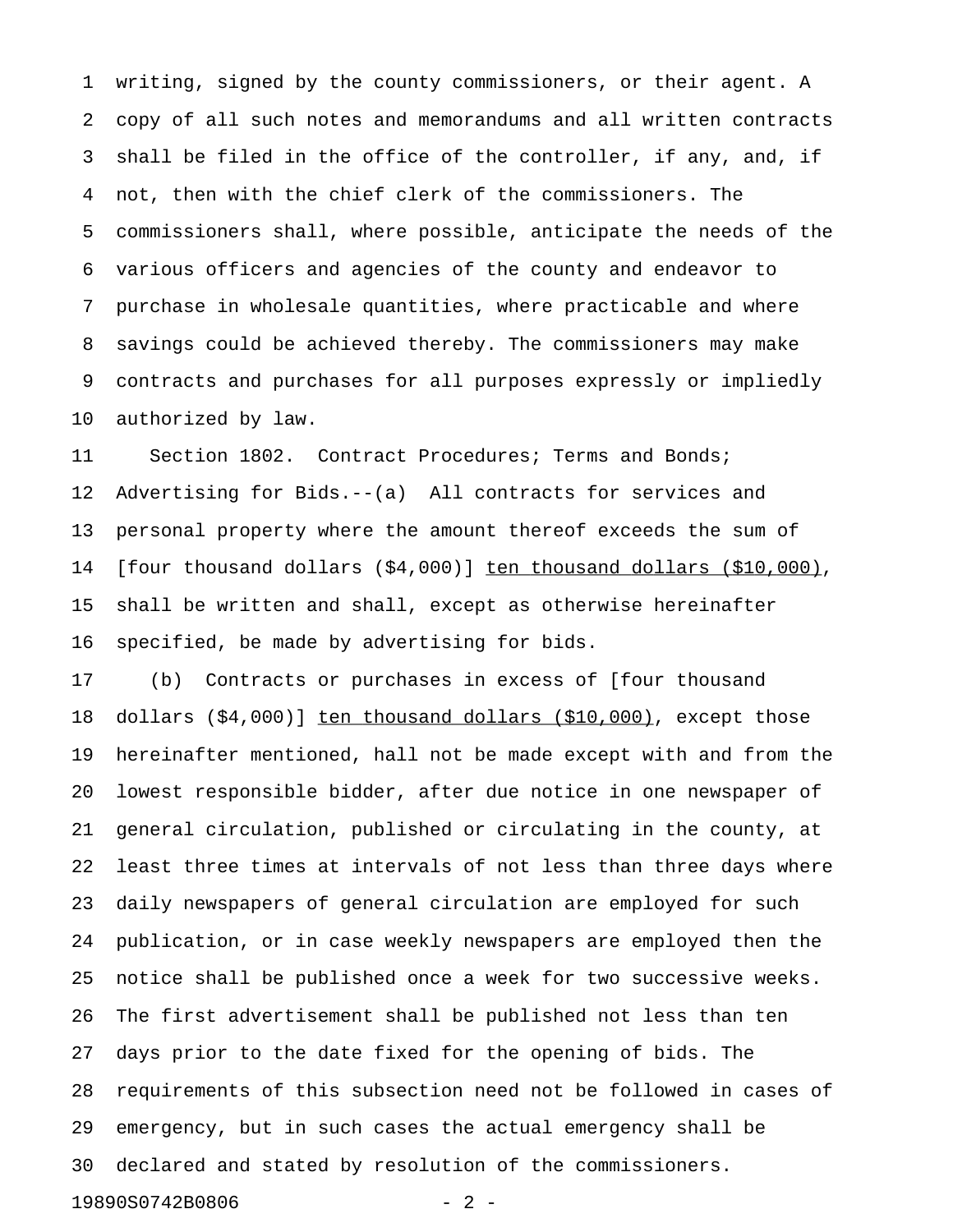1 \* \* \*

2 (h) The contracts or purchases made by the commissioners 3 involving an expenditure of over [four thousand dollars  $4$   $(\frac{54,000}{\pi})$  ten thousand dollars  $(\frac{510,000}{\pi})$  which shall not 5 require advertising or bidding, as hereinbefore provided, are as 6 follows:

7 \* \* \*

8 Section 1803. Evasion of Advertising Requirements.--No 9 commissioner or commissioners shall evade the provisions of 10 section one thousand eight hundred two of this act, as to 11 advertising for bids or purchasing or contracting for services 12 and personal properties piece-meal, for the purpose of obtaining 13 prices under [four thousand dollars (\$4,000)] ten thousand 14 dollars (\$10,000) upon transactions which should in the exercise 15 of reasonable discretion and prudence be conducted as one 16 transaction amounting to more than [four thousand dollars 17 (\$4,000)] ten thousand dollars (\$10,000). This provision is 18 intended to make unlawful the practice of evading advertising 19 requirements by making a series of purchases or contracts each 20 for less than the advertising requirement price, or by making 21 several simultaneous purchases or contracts each below said 22 price, when in either case the transaction involved should have 23 been made as one transaction for one price. Any county 24 commissioners who so vote in violation of this provision and who 25 know that the transaction upon which they so vote is or ought to 26 be a part of a larger transaction and that it is being divided 27 in order to evade the requirements as to advertising for bids 28 shall be, jointly and severally, subject to surcharge for any 29 loss sustained. Wherever it shall appear that a commissioner may 30 have voted in violation of this section, but the purchase or 19890S0742B0806 - 3 -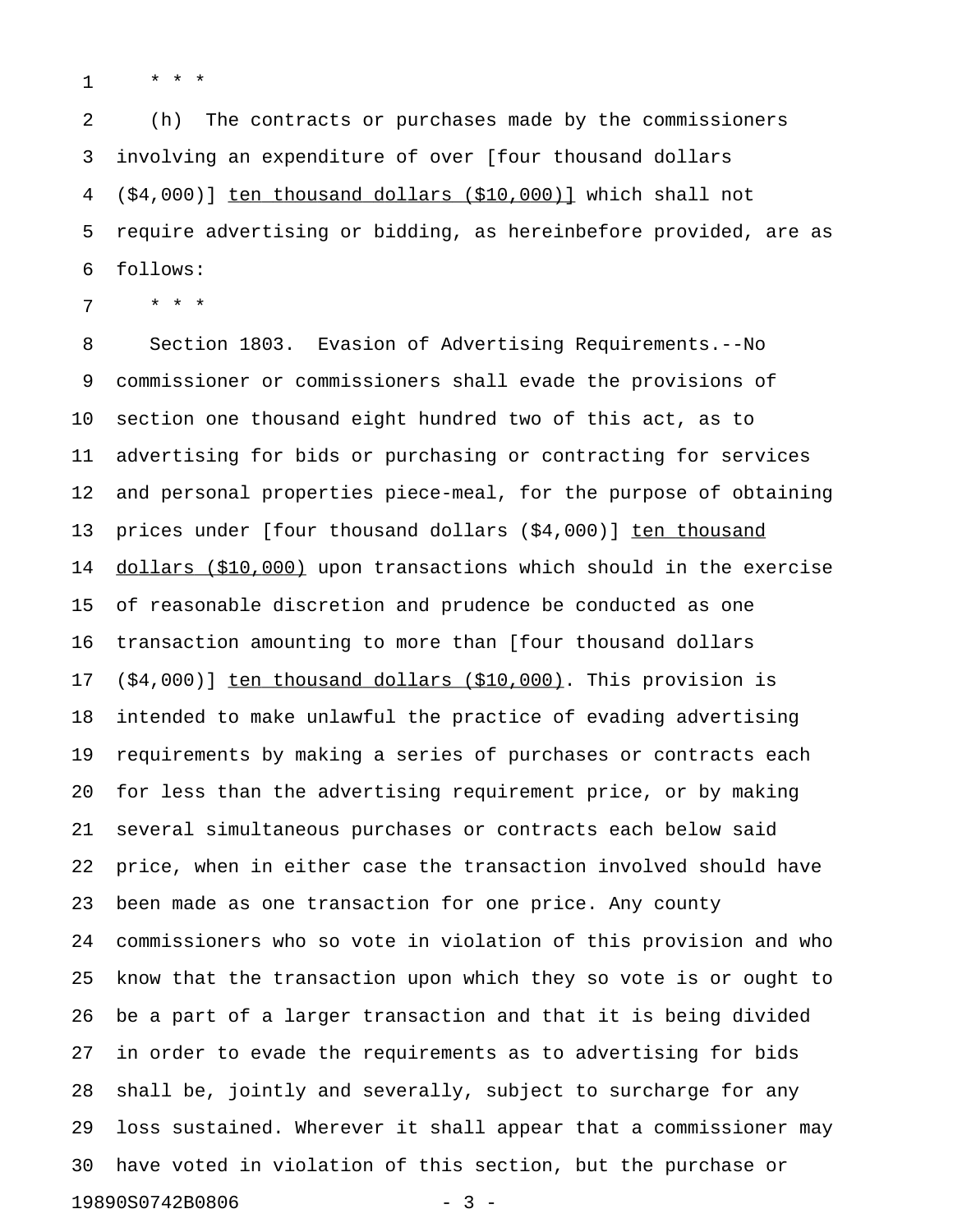1 contract on which he so voted was not approved by the board of 2 county commissioners, this section shall be inapplicable. 3 Section 2. Sections 2317 and 2670 of the act, amended 4 December 22, 1981 (P.L.580, No.167), are amended to read: 5 Section 2317. Separate Bids for Plumbing, Heating, 6 Ventilating, Electrical Work, Elevators and Moving Stairs.--In 7 the preparation of specifications for the erection, construction 8 and alteration of any public building, when the entire cost of 9 such work shall exceed [four thousand dollars (\$4000)] ten 10 thousand dollars (\$10,000) the architect, engineer or other 11 person preparing such specifications shall prepare only the 12 following separate specifications: (1) plumbing, (2) heating, 13 (3) ventilating, (4) electrical work, (5) elevators and moving 14 stairs, and (6) one complete set of specifications for all the 15 other work to be done in such erection, construction and 16 alteration. The board of commissioners shall receive separate 17 bids upon each of the said branches of work and award the 18 contract for the same to the lowest responsible bidder for each 19 of said branches, including the balance of the work in addition 20 to the plumbing, heating, ventilating and electrical work, and 21 elevators and moving stairs. Where it is desired to install an 22 air conditioning unit, the heating and ventilating so involved 23 may be regarded as one branch of work having only one set of 24 specifications, and bids may be received and a contract awarded 25 thereon, as hereinbefore provided.

26 Section 2670. Building or Repair of Bridges.--In addition to 27 the provisions of Articles XVIII and XXIII of this act relating 28 to contracting for services and personal property, whenever the 29 county commissioners propose to build or repair a bridge at a 30 cost in excess of [four thousand dollars (\$4000)] ten thousand \_\_\_\_\_\_\_\_\_\_\_\_ 19890S0742B0806 - 4 -